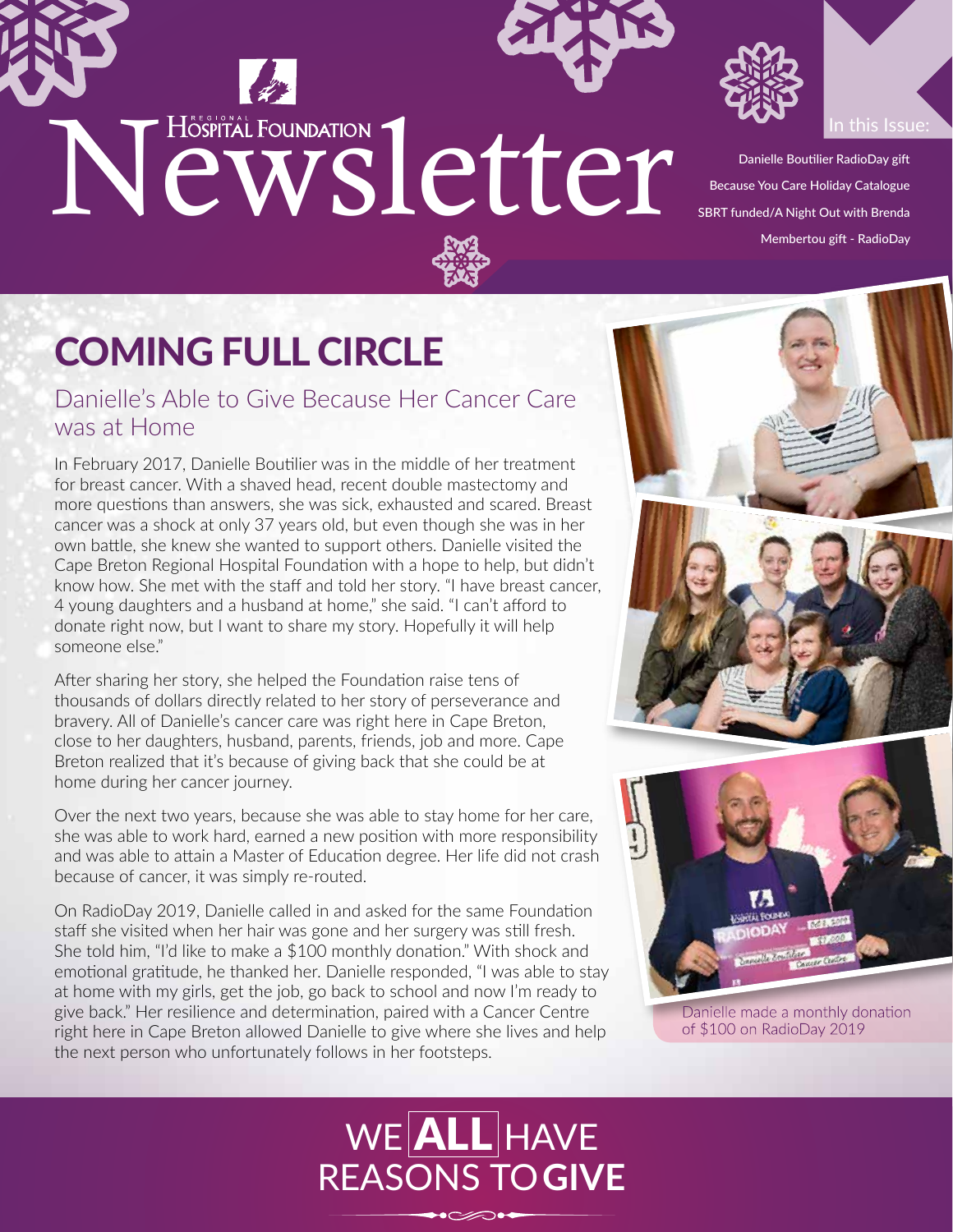# Because You Care

The Because You Care Holiday Catalogue, an exciting and unique way of giving to patients in Cape Breton, is back. Last year, this new concept raised an amazing \$56,311 for the Cape Breton Regional Hospital. With 230 donors funding more than 420 gifts, we saw people from all across the country and beyond helping patients in need.

This year, Colbourne Auto has come on to sponsor the catalogue, and will be matching every single donation, up to \$10,000. So when you fund an 'Treatment Milestone Party' for a pediatric patient facing a critical illness, or any other meaningful gift, the Colbourne Auto will match that generous gift.

 "The gift of healthcare is important to every one of us," Rodney Colbourne, owner or Colbourne Auto told us. "We're humbled to give back to our community in support of this meaningful cause." This holiday season, Colbourne Auto hopes you'll join them by making a gift to strengthen healthcare in Cape Breton. "We want to help and we're encouraging everybody else to do the same."

The concept of the catalogue is simple, you can help strengthen healthcare in Cape Breton by getting your copy and making a gift to the Foundation and a gift to a loved, one all at once. If you can't decide what to put under the tree, what to get a co-worker for Secret Santa, or how to do something good this holiday... this catalogue is exactly what you need.

In just a few steps you can make a meaningful gift that will directly impact patients at the Cape Breton Regional Hospital.

- 1. Browse through the catalogue (or visit www. cbgivewhereyoulive.ca) and discover important areas of need
- 2. Use the order form on the back page to select the item(s) you wish to fund
- 3. Mail your order form in and receive a tax receipt for your generous donation

A card will be sent to the person you have made the gift to, AND both of you will have strengthened healthcare in Cape Breton.

Thank you to Colbourne Auto for making this unique gift giving experience a reality and for truly caring about the patients of the Cape Breton Regional Hospital.

Thousands of patients, including 14-year-old Leigh-Anne, battling cancer and 8-year-old Molly, who has spent many days in the hospital will benefit from gifts to this catalogue.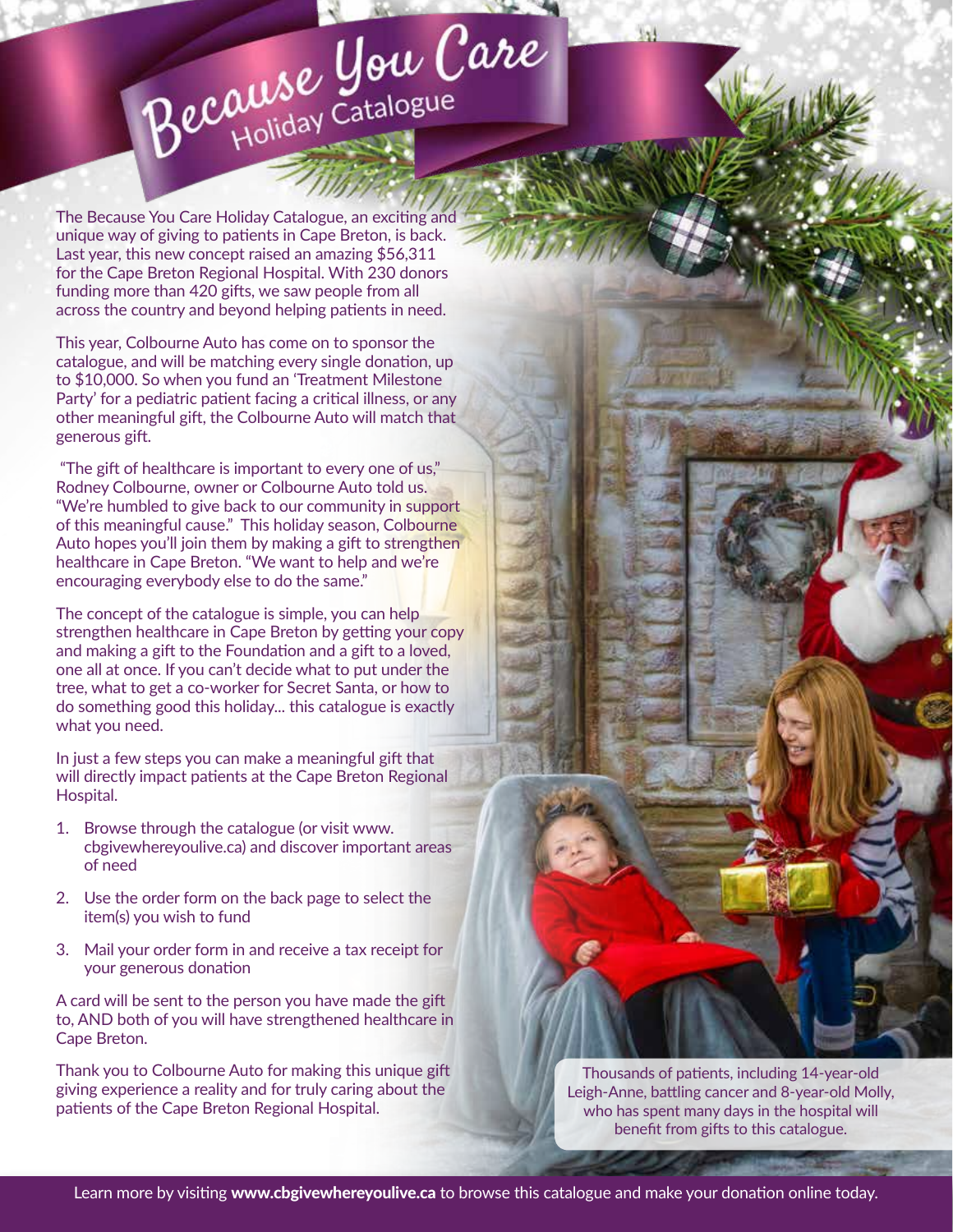### NEW TYPE OF RADIATION – BETTER QUALITY OF LIFE

Cape Breton Fully Funds Stereotactic Body Radiation Therapy

When Brenda McCarthy was in the **battling pancreatic cancer,** she was told her best option was Stereotactic Body Radiation Therapy. This concentrated radiation style immobilizes the body allowing for pinpoint accuracy treating tumors. The benefits of this state-of-the-art equipment include: reduced treatments (1-5 instead of 20-40+), reduced impact on the tissue surrounding the tumor, high rates of success and most importantly - **greater quality of life for cancer patients**. Imagine, less days in hospital, more time with family with fewer treatments – Brenda was thrilled. Unfortunately, the equipment was not here in Cape Breton and based on the status of her cancer, she was unable to travel.

Brenda, with a team of friends and family, decided they wanted to **fundraise to purchase** this equipment. Although it wasn't currently being fundraised for, the management of the Cape Breton Cancer Centre was also interested in this equipment. As if it was meant to be, the need for this new treatment and the passion of Brenda collided. This \$300,000 piece of equipment was now ready to be funded by Cape Breton's generosity.

After RadioDay 2019, which focused the MECO Construction DKI and Jim Sampson Volkswagon power hours on this priority equipment, only \$17,000 was left to fund. Shortly after, on November 2nd, Brenda hosted **'A Night Out with Brenda'** at the Emera Centre in North Sydney and with more than XX attending, more than \$XX was raised, completely funding this equipment. Thanks to Cape Breton's kindness and Brenda's spirit, we will now be able to offer Cape Breton Cancer patients a new and innovative way to treat cancer, which offers less days in hospital and more with family.

**Brenda is still battling her pancreatic cancer, but she knows how much her community cares. If you have questions about Cape Breton's new Cancer Centre, please feel free to reach out to us. Your questions and opinions are important and valued.**